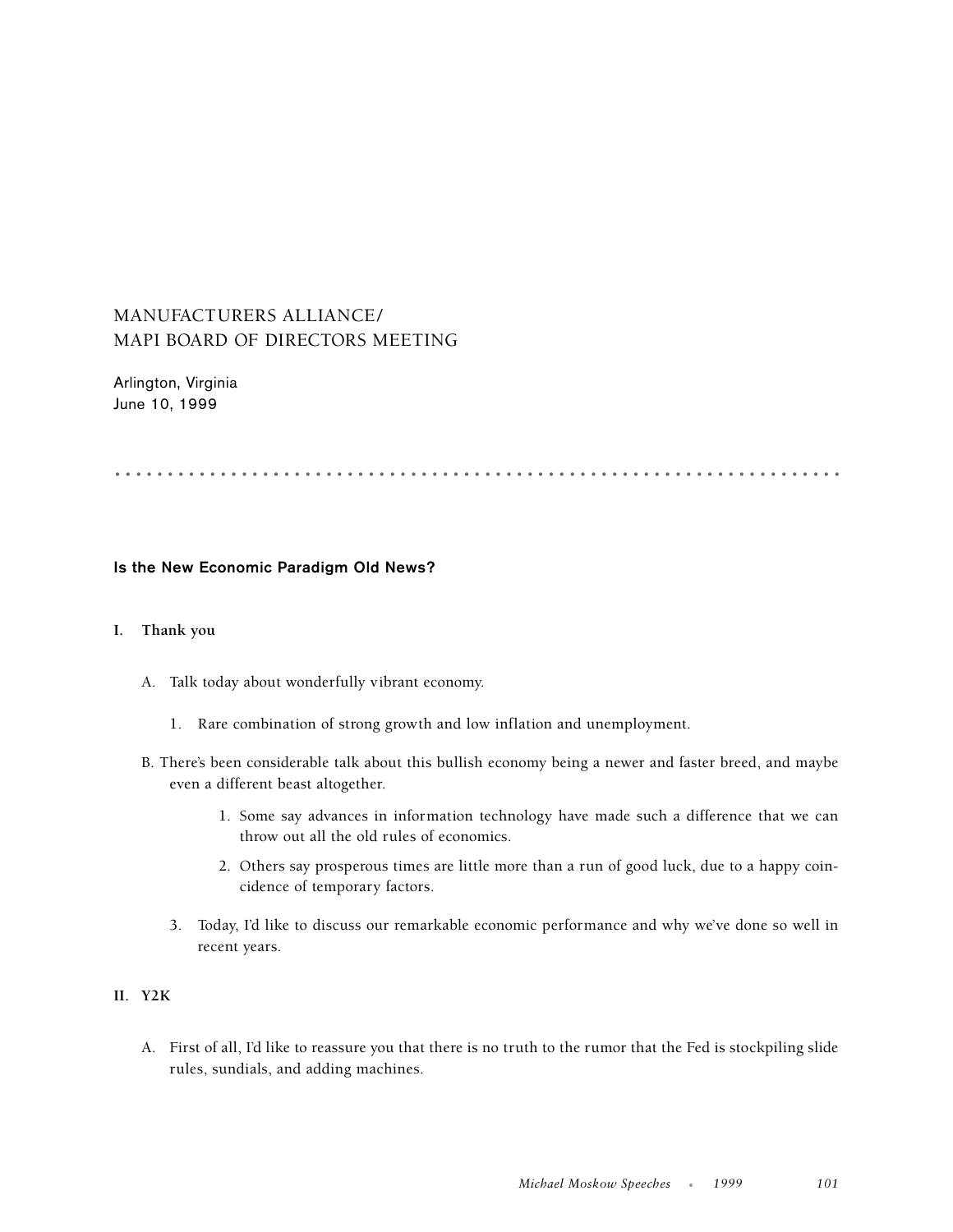#### B. We're confident

- 1. Expecting minimum disruptions.
- 2. U.S. has worked together to meet important challenges in the past.
- 3. Public will keep the year 2000 rollover in perspective, realizing it is one more challenge we will all meet.
- C. Y2K is one of the Fed's top priorities this year.
- D. Our mission: foster a safe and sound financial system and a healthy, growing economy.
- E. Three main Fed responsibilities.
	- 1. service provider
	- 2. bank regulator
	- 3. formulate national monetary policy.
- F. We are committed to doing all we can to safeguard the operations of the U.S. financial system; and that's the reason Y2K is so important to the Federal Reserve System.
- G. Made significant progress.
	- 1. As financial service provider: needs of customers will be met
	- 2. As regulator: reviewing the preparedness of the financial institutions.
	- 3. Ultimately, it's up to the banks themselves to ensure that they are ready.
	- 4. But exams say vast majority making satisfactory progress.
- H. There is an old saying that a person surprised is half-beaten. We have certainly taken this to heart and we have no intention of being surprised by anything Y2K has to offer. But sound preparation for Y2K is only half the battle. We must also encourage the public not to over-react.
	- 1. Reminding everyone that no safer place for money than bank, Y2K or not.
	- 2. Reminding everyone credit and debit cards, as well as checks, all will be okay.
	- 3. Additional cash to cover any unusually large demands by the public, just in case.

#### **III. Now getting back to the economy.**

A. Life is not business as usual at the Federal Reserve… although, is it ever?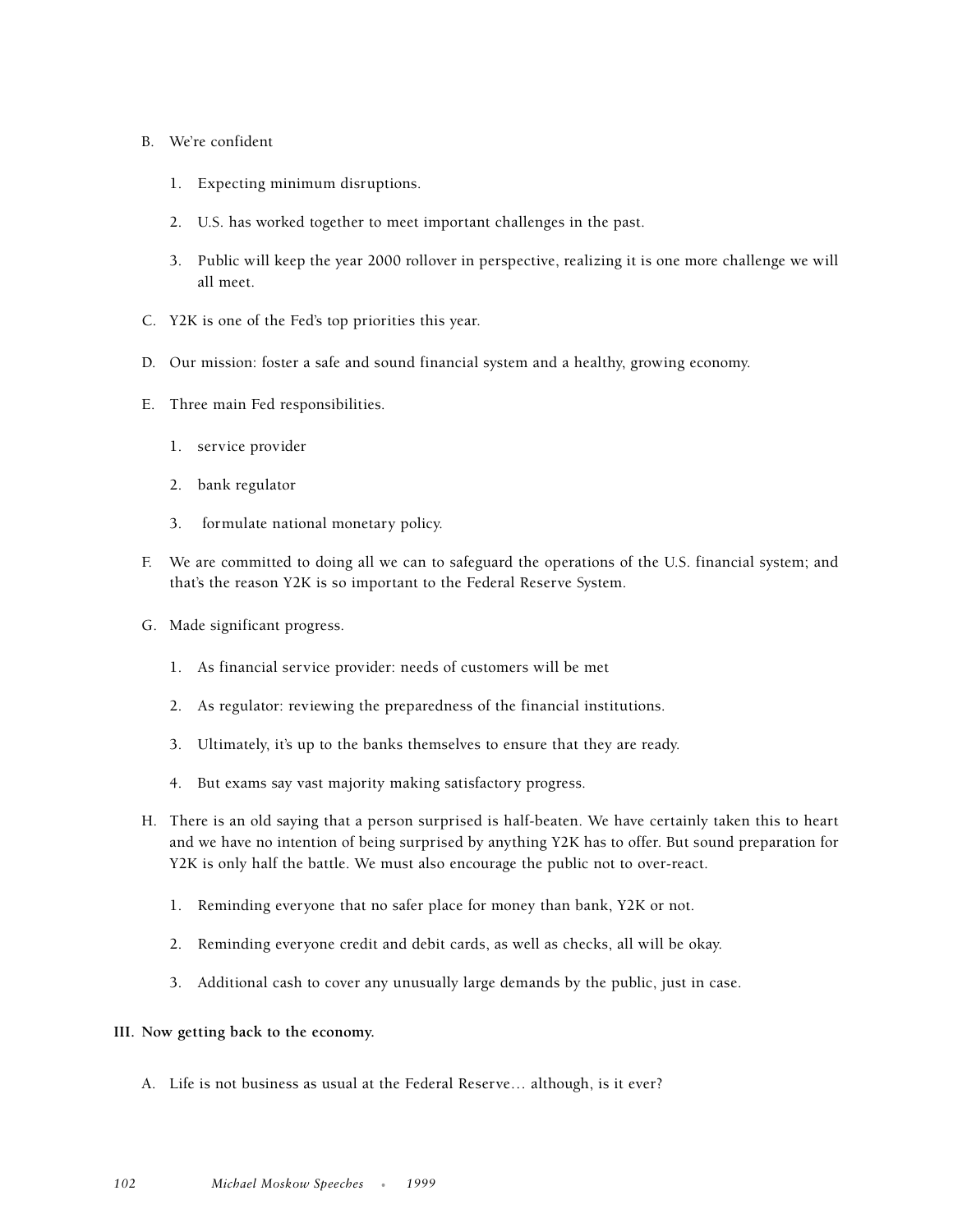- B. Economic policymaking is always a difficult job, but, as Alan Greenspan said recently at a Chicago Fed conference, "we policymakers have been engaged in a lot of on-the-job training in recent years."
- C. Even in the quietest times, economics is not a hard science.
	- 1. Economists don't expect to *perfectly model the real world.* Our expectations are more modest. We build approximations of how markets might behave under specific conditions.
	- 2. In the hard sciences there are many simple, straightforward laws: like E=MC squared, what goes up must come down.
	- 3. The few absolute "laws" in economics are always accompanied by a stream of qualifiers.
	- 4. For example, as we all know, according to the law of supply and demand, prices will rise if demand increases and supply remains constant … that is, assuming the sellers are rational, the government doesn't interfere, there is perfect information, there are no monopolies, everybody's out to make a profit, etc., etc., etc.

#### **IV. Despite all the room for debate, some consensus over past few decades**

- A. In monetary policy:
	- 1. Inflation is first and foremost a monetary phenomenon, as Milton Friedman put it.
	- 2. If you look at countries that experienced high inflation, you'll find a common cause—high growth rates of money.
	- 3. Economists disagreed on this point as recently as twenty years ago.
	- 4. This is important for the Fed and how it achieves its ultimate goal—maximum sustainable growth and a higher standard of living.
- B. Growth is good
	- 1. Growth is why our lives are more comfortable than our grandparents' and why our grandchildren's lives will be more comfortable than ours.
	- 2. Could have said children, but Fed takes the long view.
- C. Really do aim for growth over the long term—sustainable growth
	- 1. Short bursts of growth that quickly burn themselves out don't accomplish our long-term objectives.
- **V. Fed doesn't create growth directly**
- A. Growth depends on investment in human and physical capital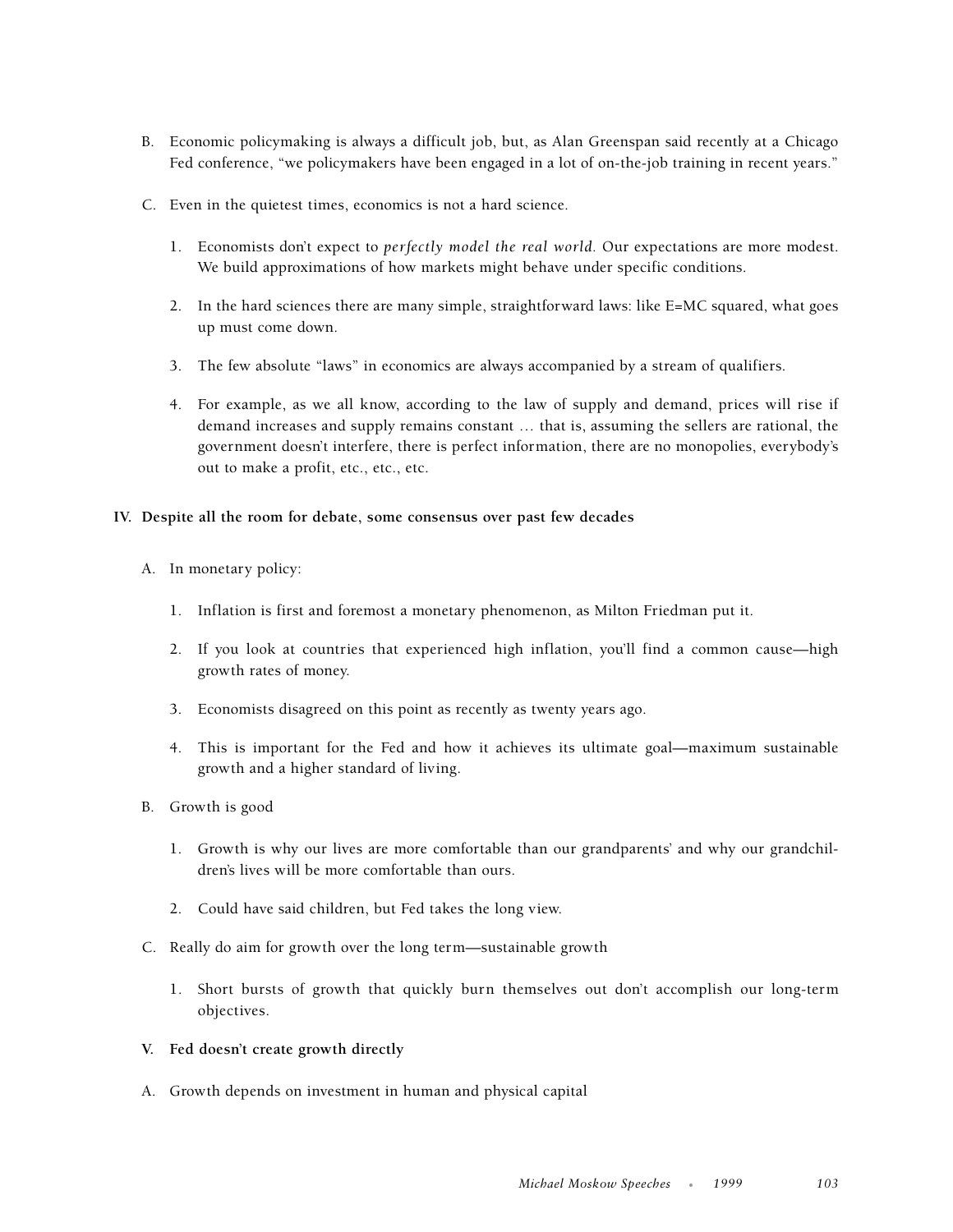- 1. Fed doesn't train workers
- 2. It doesn't build any factories
- B. Fed creates the environment
	- 1. An environment of low and stable inflation enables workers and entrepreneurs to create wealth.
	- 2. Economy depends on the price system to signal where resources should be directed.
	- 3. Inflation, especially volatile inflation, jams the signals prices need to send.
	- 4. Those who create wealth count on the Fed to provide a stable financial environment allows long-term planning
- F. Fed has a tough job
	- 1. Need to strike a balance: can't unduly hold back a strong economy
	- 2. And can't unduly push an economy beyond its limits that can't succeed and attempting to do it any way would lead to inflation and financial instability that would impede long-term growth
	- 3. Achieving this balance is not an easy job but it's interesting work

#### **VI. Recently, good performance**

- A. Fed has made a lot of progress over the last 20 years
	- 1. Inflation has come down
	- 2. Not quite price stability, but much closer than many envisioned 20 years ago
- B. In the process the Fed has achieved quite a bit of credibility; people believe that we are committed to keeping inflation in check and have the ability to do so.
- C. We believe that this progress is a significant contributing factor to the very good economic performance we've seen in recent years
- D. Good times:
	- 1. Strong real growth
	- 2. Rapid employment gains
	- 3. Low unemployment
- E. Moreover, inflation has not accelerated as it often has when we have grown very quickly or allowed labor markets to become tight.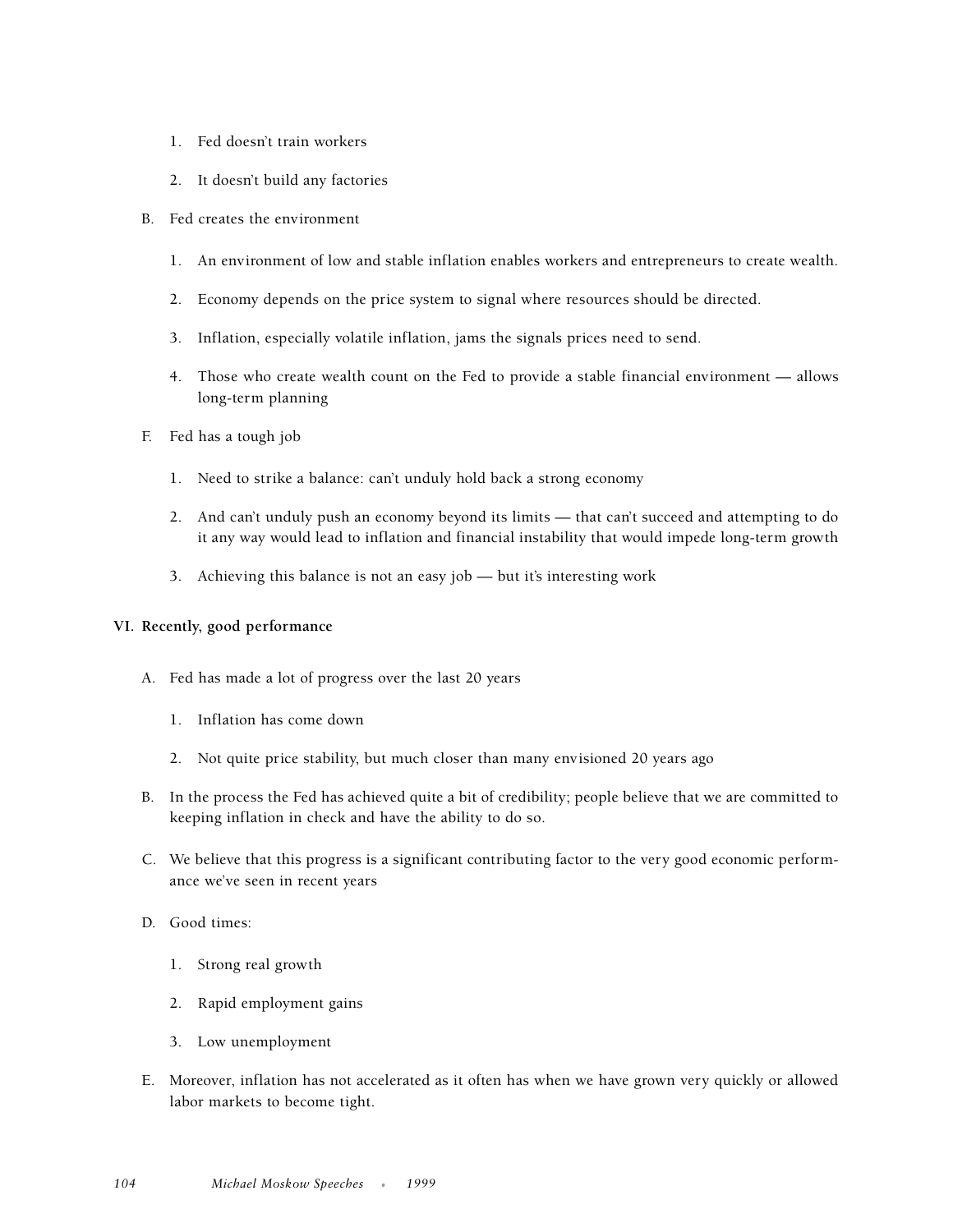F. Inverse of Murphy's Law: What could go right, did go right?

#### **VII.Things have been going so well lately, some claim we've entered a new economic era.**

- A. Clearly, economy hasn't followed usual patterns. If this bullish economy isn't a new breed, then at the very least it's bucking the trend.
- B. The explanations range from the most extreme versions of the so-called "New Economic Paradigm" to those that focus on temporary factors.
- C. One factor to keep in mind—there's a tendency to overestimate how much inflation has dropped.
	- 1. BLS has made some methodological improvements to the CPI that brings this measure of inflation closer to the truth.
	- 2. But BLS doesn't revise old data, so the official figures exaggerate the deceleration in inflation.
	- 3. The current methodology lowers measured CPI inflation in 1999 by 0.6 percentage point relative to 1994.
	- 3. PCE deflator has seen a more significant slowing.
- D. Still, measurement issues only provide a partial explanation for low (measured) inflation.

**VIII.Clearly, temporary factors have played a role.** 

- A. Cheap oil, a decline in import prices, and less dramatic growth in medical benefit costs, all helped.
- B. However, the longer the economy continues on its current trajectory without signs of a pickup in inflation, the more difficult it is to attribute our good fortune to temporary factors alone.
- C. So measurement issues and temporary factors help explain some of our surprisingly low inflation.
- D. But our surprisingly low unemployment rates may be due to important changes in the labor market.

#### **IX. Is labor market functioning better?**

- A. Lots of attention given to the low unemployment rate
- B. A snap shot of the economy at any given point in time would always show some level of unemployment — the result of inevitable frictions in the labor market
	- 1. Some workers will always be unemployed and some firms will always have vacancies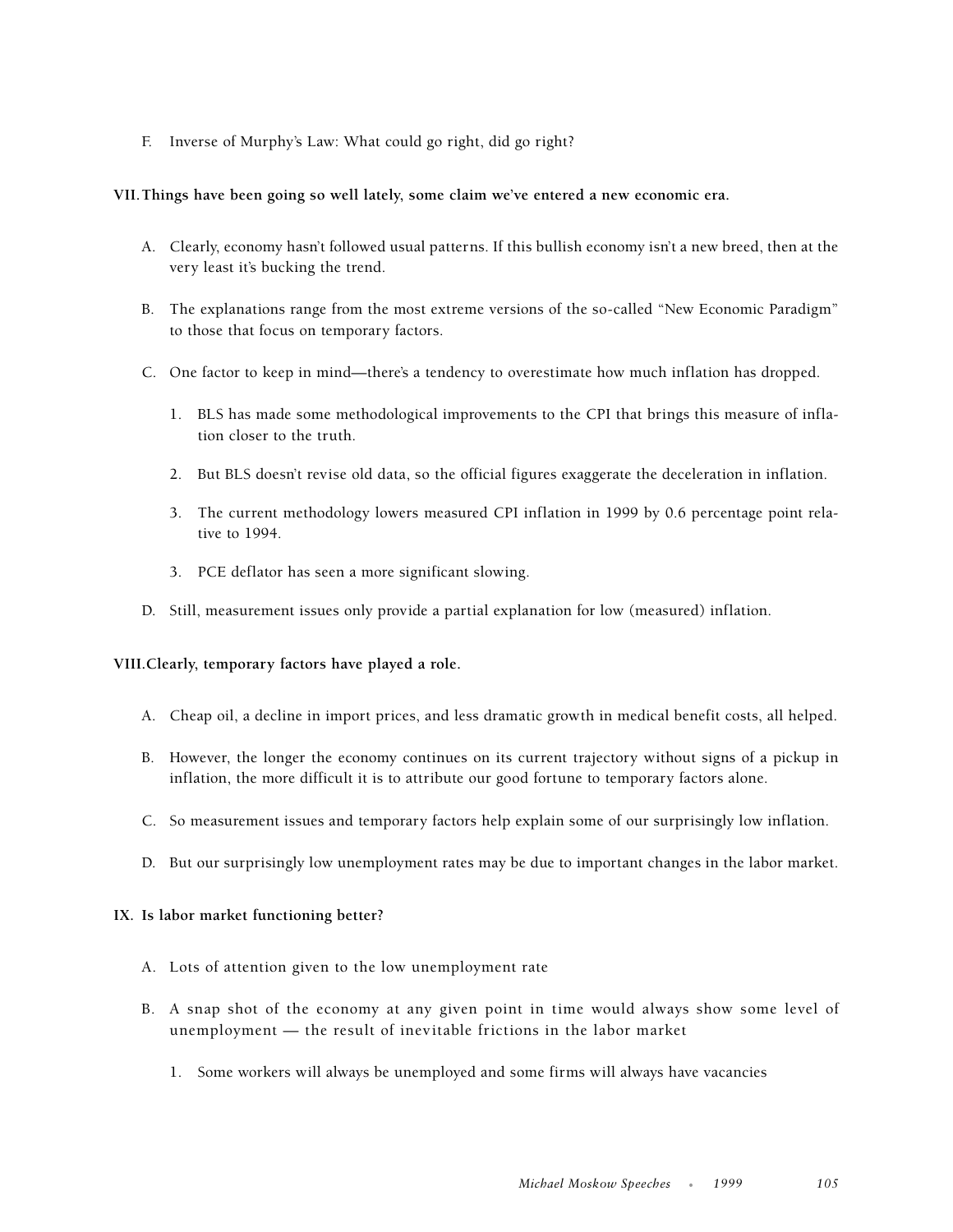- 2. Matching them up is an incredibly complex job
- C. The Fed can't permanently hold the unemployment rate below its natural level.
- D. Natural rate can change over time.
- E. In fact, many analysts at the Fed and elsewhere often look to unemployment as indicator of whether the economy is beyond its productive capacity.
- F. A few years ago most would have said an unemployment rate of around 4.0% was clear indication that we were beyond potential.
- G. But several developments may have lowered the natural rate of unemployment.
- H. One rather mundane reason is the aging of the work force
	- 1. Baby boomer cohort—the largest portion of the population—is at most employable age—forties and fifties.
- I. A more intriguing development is the growth of labor market intermediaries, especially temporary services firms
	- 1. Make matching firms and workers easier
	- 2. Help avoid bottlenecks
- J. Internet, etc., also make job searches more efficient.
- K. Evidence this is leading to a better functioning labor market:
	- 1. Vacancies (help-wanted) not up as much as might be expected.
	- 2. Fewer short-term unemployed workers
- L. Impossible to say how much lower natural rate might be
- M. Fed has not over-reacted to low unemployment—But it remains watchful for the kinds of imbalances that would lead to inflationary pressures.

**X. Another explanation for our remarkable economy is the increase in productivity growth during the past two years.**

A. Some say structural shift could allow us to grow faster without triggering inflation.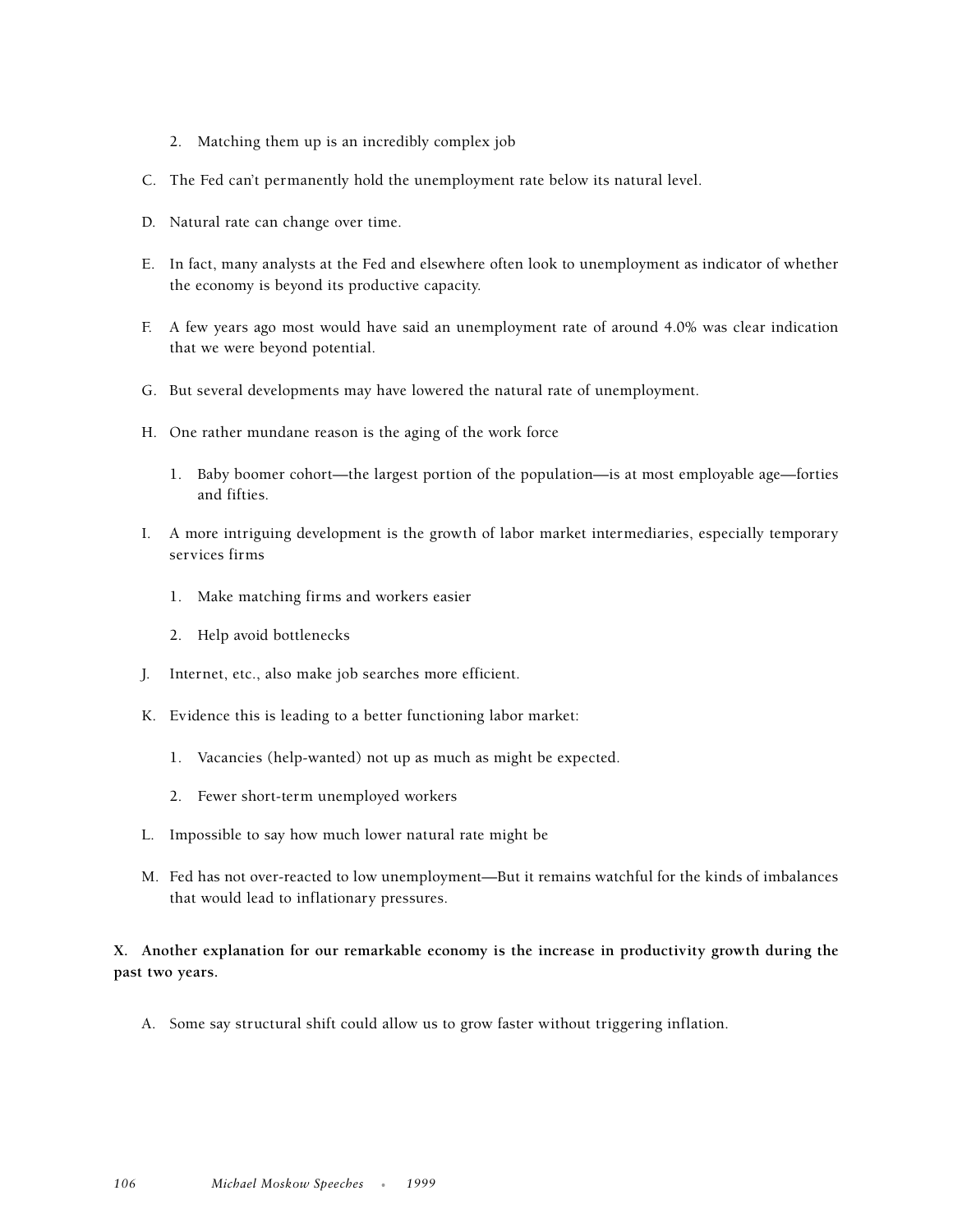- B. Productivity has increased dramatically during the past three years.
- C. Real output per hour in the non-farm business sector grew at around 2 percent per year, compared to around 1 percent average annual increase during the previous two decades.
- D. When I came to the Fed in late 1994:
	- 1. Potential long-term GDP growth thought to be around 2 percent annual rate—1 percent growth in available hours of work and 1 percent growth in productivity.
	- 1. If productivity growth has shifted into a higher gear we may be able to sustain a higher real GDP growth rate.
- E. That's why lasting increases in productivity have a tremendous impact on the standard of living.
	- 1. The average family's standard of living would take 70 years to double at a productivity growth rate of 1%.
	- 2. At a rate of 2% per year, the same family's standard of living would double in only 35 years.
- F. As you can imagine, there's no shortage of theorists trying to unravel the secrets behind the recent change in productivity.

#### **XI. What about in the official data?**

- A. If we look at productivity growth over the entire expansion, there is not much support for a longerterm productivity surge.
	- 1. Since the expansion began, it has averaged 1.1%
	- 2. That's about the same as in the previous expansion and indeed other expansions since the early 1970s
	- 3. And not nearly as good as the expansions of the 1950s and 1960s.
	- 4. A big, largely unanswered question has been—what caused the productivity slowdown during the 1980s?
	- 5. The recent burst of faster productivity growth is quite new.
	- 6. Indeed when I came to the Fed, productivity growth had been especially poor then.
- B. The recent numbers are good, but far from unprecedented
	- 1. Cite better episodes
- C. What's probably most encouraging is that the recent speedup in productivity is coming so late in our expansion.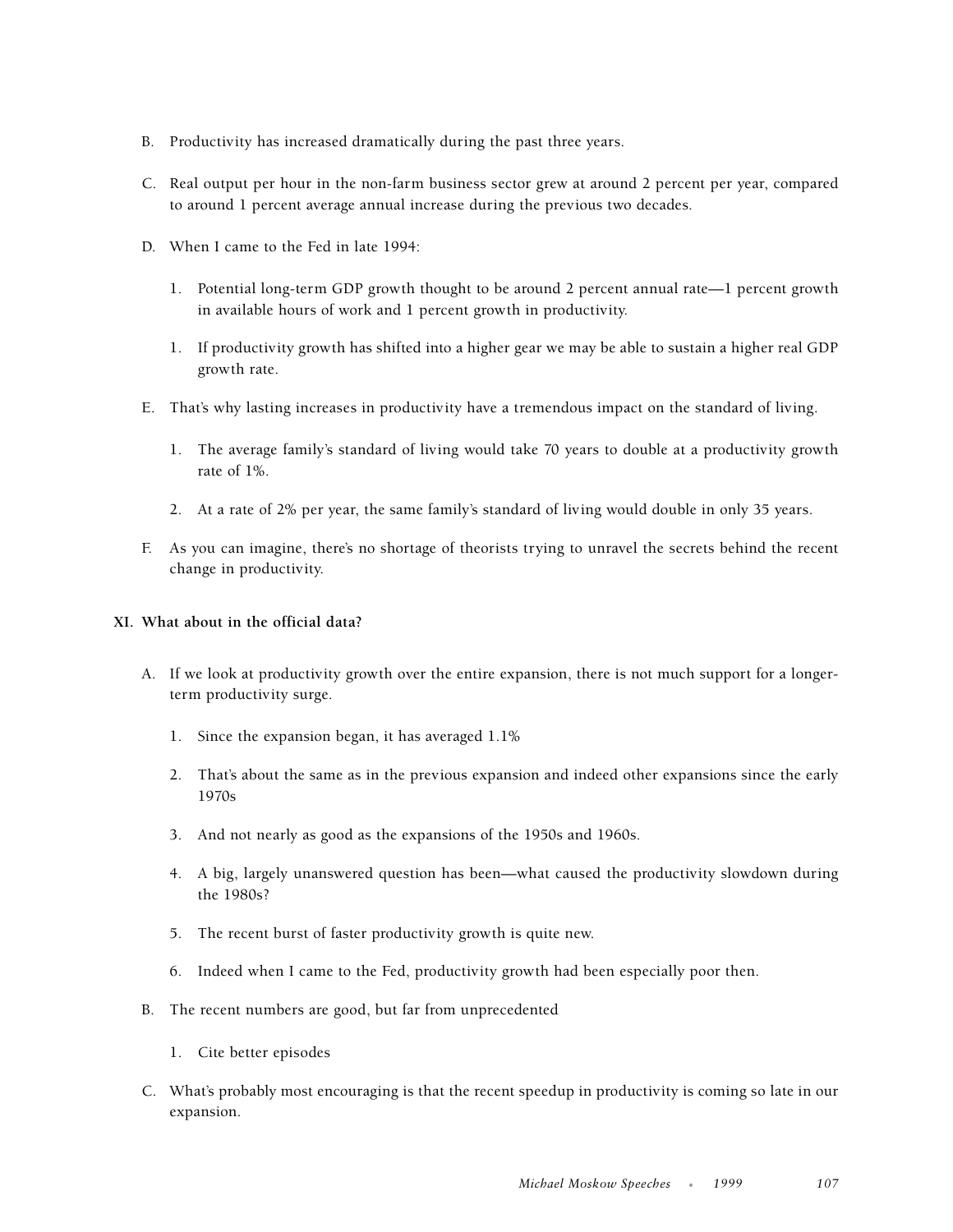- 1. Productivity often increases rapidly as the economy comes out of a recession and firms try and get maximum output out of under-utilized resources
- 2. The challenge is to keep up the pace once factories and workers are essentially fully employed, and increasing productivity would drain less productive reserves.
- 3. We seem to be doing that.
- 4. We may also be in the midst of a cyclical rebound in the economy.
- 5. We had a pause in growth in 1995—perhaps we're in the midst of a cycle within the cycle.

#### **XII.Many economists have credited advances in information technology for the productivity surge.**

- A. But if computers are the cause, then why didn't productivity improve years ago?
	- 1. It's possible that information technology is only now boosting productivity because we're only now becoming skilled at utilizing software efficiently.
	- 2. Such a theory is in keeping with historical precedent.
	- 3. Economists such as Paul David have noted electric motors had little immediate impact on productivity when they were first introduced.
		- a. Electric motors didn't revolutionize production until the 1920s.
		- b. It took decades for factories to reorganize and rebuild to take advantage of the new technology.
		- c. Similarly, we may have taken many years to learn how to take advantage of computers.
		- d. And the education system may only now be preparing a work force that truly deserves the moniker, "the computer generation."
		- e. This comparison between delayed productivity surge following introduction of electric motors and a possible computer-related surge now has been repeated a fair bit in press and is fueling excitement over recent productivity data.
- B. If a new wave of technology is driving a better era, why is it only here?
	- 1. Japan is in a long running slump
	- 2. Growth in Europe is tepid.
	- 3. Japan and Germany's stock markets haven't grown as much as ours.
	- 4. It may be that our economy is much more flexible than theirs.
	- 5. Innovation doesn't mean much if it's stifled by regulation
	- 6. But international experience should make us more skeptical.